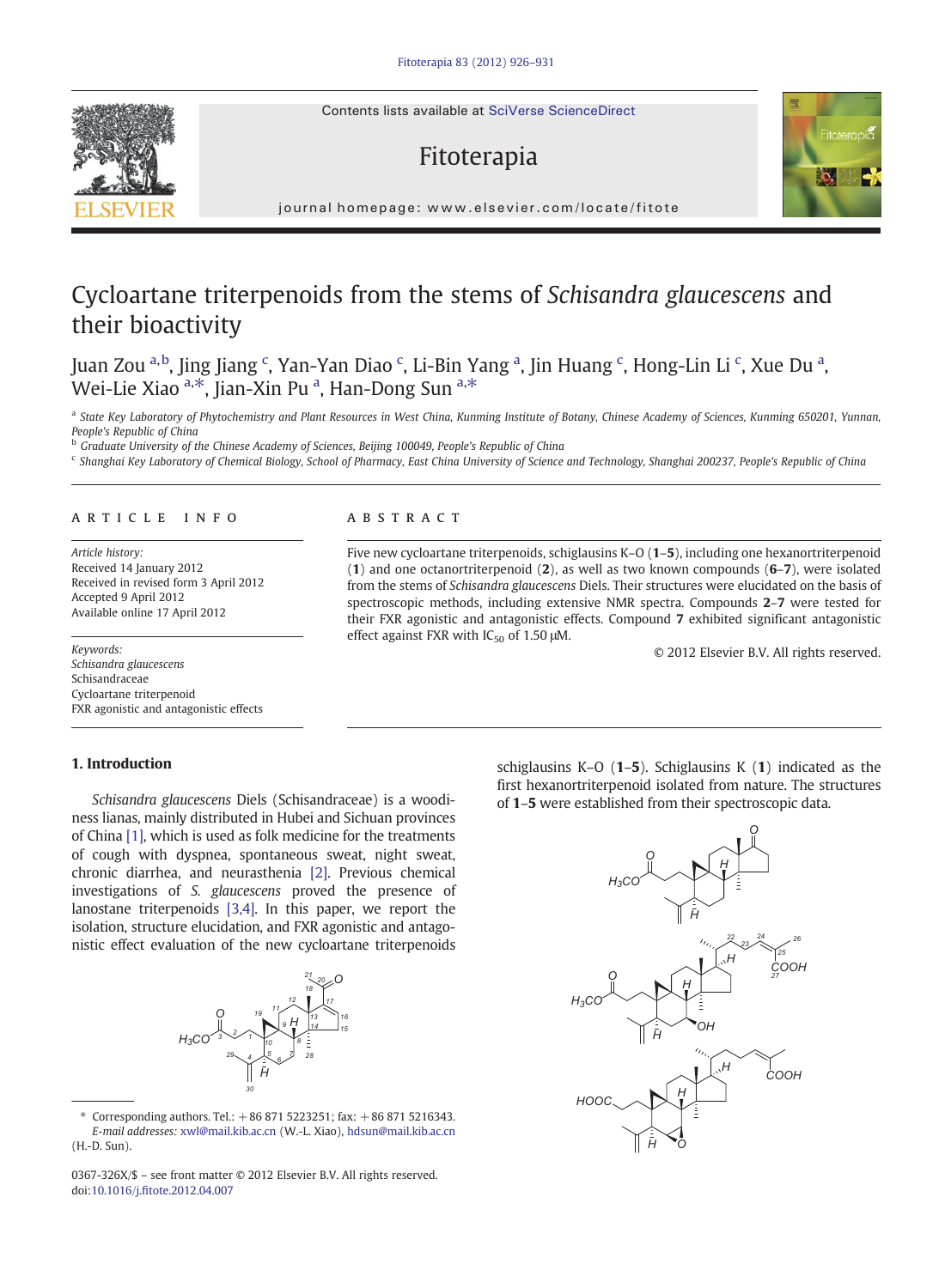<span id="page-1-0"></span>





| $\sim$<br>. .<br>. . |  |
|----------------------|--|

<sup>1</sup>H NMR assignments of compounds **1-5**.

# 2. Experimental

# 2.1. General experimental procedures

Melting points were obtained on a XRC-1 micro melting point apparatus and are uncorrected. Optical rotations were measured with a Horiba SEPA-300 polarimeter. UV spectra were obtained using a Shimadzu UV-2401A spectrophotometer. CD spectra were tested using Chirascan Circular Dichroism spectrometer. A Tenor 27 spectrophotometer was used for scanning IR spectroscopy with KBr pellets. X-ray data was determined using a Bruker APEX DUO instrument. 1D and 2D NMR spectra were recorded on Bruker AM-400, DRX-500 and AVANCE III-600 MHz spectrometers. Unless otherwise specified, chemical shifts  $(\delta)$  were expressed in ppm with reference to the solvent signals. Mass spectra were performed on a VG Autospec-3000 spectrometer at 70 eV. Column chromatography was performed using silica gel (200–300 mesh, Qing-dao Marine Chemical, Inc., Qingdao, China). Semi-preparative HPLC was performed on an Agilent 1100 liquid chromatograph with a Zorbax SB-C<sub>18</sub>, 9.4 mm  $\times$  25 cm column. Preparative HPLC was performed on a Shimadzu LC-8A preparative liquid chromatograph with a Shimadzu PRC-ODS (K) column.

| $\rm ^1H$       | 1 <sup>a,d</sup> | 2 <sup>b,d</sup>         | $3$ c,e               | 4 <sup>b,d</sup>         | $5^{a,e}$             |
|-----------------|------------------|--------------------------|-----------------------|--------------------------|-----------------------|
| $\mathbf{1}$    | 2.17 (overlap)   | 2.20(m)                  | $2.04$ (m)            | $2.46$ (m)               | $2.12$ (m)            |
|                 | $1.01$ (overlap) | 1.50(m)                  | $1.42$ (overlap)      | $1.66$ (overlap)         | 1.31 (m)              |
| 2               | $2.66$ (m)       | $2.65$ (m)               | $2.48$ (m)            | $2.89$ (m)               | $2.33$ (m)            |
|                 | $2.34$ (m)       | $2.36$ (m)               | $2.25$ (m)            | $2.65$ (m)               | $2.25$ (m)            |
| 5               | $2.46$ (m)       | $2.47$ (m)               | $2.61$ (m)            | 3.10 (overlap)           | 2.56 (overlap)        |
| $6\alpha$       | $1.44$ (m)       | $1.44$ (m)               | $1.55$ (overlap)      | 3.09 (overlap)           | $3.95$ (m)            |
| $6\beta$        | $1.01$ (overlap) | $1.06$ (m)               | 1.15(m)               |                          |                       |
| $7\alpha$       | $1.01$ (overlap) | $0.98$ (m)               | 3.66 (overlap)        | 2.92 (m)                 | $3.60$ (m)            |
| $7\beta$        | $1.06$ (m)       | 1.27(m)                  |                       |                          |                       |
| 8               | 1.68 (overlap)   | 1.61(m)                  | 1.75(m)               | $2.60$ (m)               | 2.00 (m)              |
| $11\alpha$      | 2.17 (overlap)   | 1.98(m)                  | $1.43$ (overlap)      | $1.31$ (overlap)         | $2.18$ (m)            |
| $11\beta$       | $1.27$ (overlap) | $1.33$ (m)               | $1.31$ (overlap)      | $1.58$ (overlap)         | $1.13$ (overlap)      |
| $12\alpha$      | 1.94 (m)         | 1.90 (m)                 | $1.55$ (overlap)      | $1.43$ (m)               | $1.52$ (overlap)      |
| $12\beta$       | $2.33$ (m)       | $1.54$ (overlap)         | 1.68 (overlap)        | $1.58$ (overlap)         | 1.60 (m)              |
| $15\alpha$      | 1.95(m)          | $2.20$ (overlap)         | $1.63$ (overlap)      | $1.58$ (overlap)         | 1.68 (overlap)        |
| $15\beta$       | $2.13$ (m)       | 2.41(m)                  | $1.63$ (overlap)      | $1.58$ (overlap)         | 1.68 (overlap)        |
| $16\alpha$      | 5.56(m)          | $1.54$ (overlap)         | $1.95$ (m)            | $1.93$ (m)               | 1.94 (m)              |
| $16\beta$       |                  | $1.64$ (m)               | $1.33$ (overlap)      | $1.33$ (overlap)         | $1.52$ (overlap)      |
| 17              |                  | $\overline{\phantom{a}}$ | $1.54$ (overlap)      | 1.54(m)                  | $1.54$ (overlap)      |
| 18              | 1.29(s)          | 1.10(s)                  | 0.97(s)               | 0.81(s)                  | 1.02(s)               |
| 19a             | $0.31$ (d, 4.4)  | $0.26$ (d, 4.4)          | $0.31$ (overlap)      | $-0.11$ (br. s)          | $0.63$ (br. s)        |
| 19 <sub>b</sub> | $0.72$ (d, 4.4)  | $0.70$ (d, 4.4)          | $0.90$ (br s)         | 1.88 (overlap)           | $1.13$ (overlap)      |
| 20              |                  |                          | $1.42$ (overlap)      | $1.43$ (m)               | 1.41(m)               |
| 21              | 2.25(s)          |                          | $0.91$ (br. s)        | $0.94$ (d, 6.2)          | $0.90$ (d, 6.1)       |
| 22              |                  |                          | 1.15(m)               | 1.31 (m)                 | $1.13$ (overlap)      |
|                 |                  |                          | $1.54$ (m)            | $1.58$ (m)               | $1.54$ (overlap)      |
| 23              |                  |                          | $2.56$ (m)            | 2.85(m)                  | 2.56 (overlap)        |
|                 |                  |                          | $2.46$ (m)            | $2.78$ (m)               | $2.46$ (m)            |
| 24              |                  |                          | 6.09(m)               | $6.03$ (m)               | 6.08(t)               |
| 26              |                  |                          | 1.92(s)               | 2.15(s)                  | 1.91(s)               |
| 28              | 0.97(s)          | 0.82(s)                  | 0.97(s)               | 0.98(s)                  | 1.06(s)               |
| 29              | $1.68$ (overlap) | 1.68(s)                  | 1.68(s)               | 1.97(s)                  | 1.83(s)               |
| 30              | 4.82 (br. $s$ )  | 4.82 ( $\rm{br. s}$ )    | 4.75 ( $\rm{br. s}$ ) | 4.95 ( $\rm{br. s}$ )    | 5.12 ( $\rm{br. s}$ ) |
|                 | 4.94 (br. $s$ )  | 4.94 (br. $s$ )          | 4.83 ( $br. s$ )      | 5.11 ( $\rm{br. s}$ )    | 5.14 ( $\rm{br. s}$ ) |
| OMe             | 3.61(s)          | 3.62(s)                  | 3.66(s)               | $\overline{\phantom{0}}$ | 3.54(s)               |

<sup>a</sup> Recorded at 400 MHz.

**b** Recorded at 500 MHz.

Recorded at 600 MHz.

<sup>d</sup> Recorded in C<sub>5</sub>D<sub>5</sub>N.<br><sup>e</sup> Recorded in CDCl<sub>3</sub>.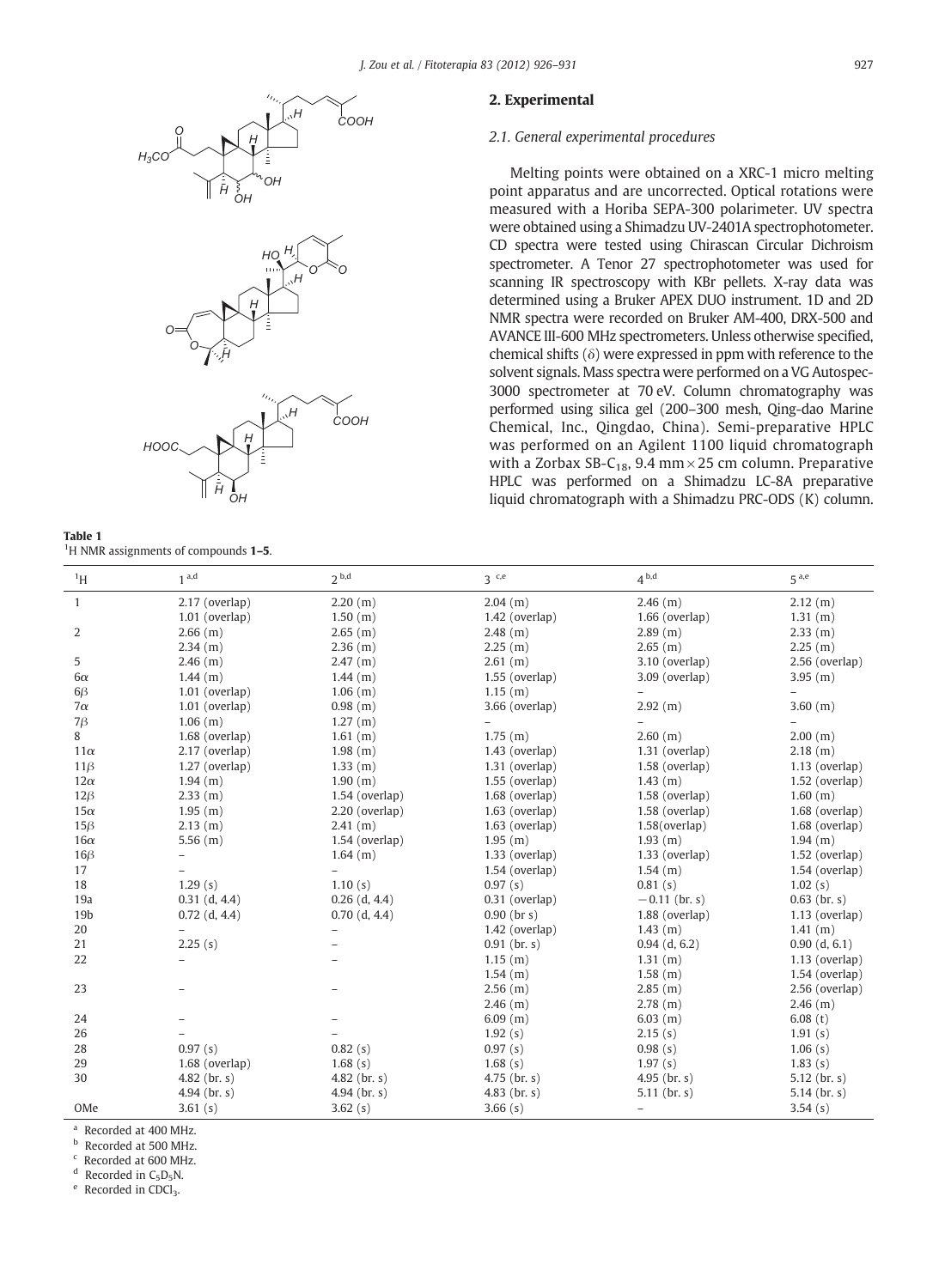<span id="page-2-0"></span>Table 2  $13$ C NMR assignments of compounds  $1-5$ .

| 13 <sub>C</sub> | 1 <sup>a,d</sup> | 2 <sup>a,d</sup>    | 3 <sub>b,e</sub> | 4 <sup>a,d</sup> | 5 <sup>c,e</sup> |
|-----------------|------------------|---------------------|------------------|------------------|------------------|
| 1               | 29.2(t)          | 29.4(t)             | 28.8(t)          | 30.8(t)          | 30.1(t)          |
| $\overline{2}$  | 31.7(t)          | 31.6(t)             | 31.2(t)          | 32.2(t)          | 32.1(t)          |
| 3               | 174.0(s)         | 174.0(s)            | 176.6(s)         | 176.9(s)         | 174.1(s)         |
| 4               | 149.9 $(s)$      | 151.6(s)            | 148.1(s)         | 148.1(s)         | 143.9(s)         |
| 5               | 45.8(d)          | 45.7(d)             | 44.4(d)          | 44.0 $(d)$       | 48.2 $(d)$       |
| 6               | 27.4(t)          | 27.2(t)             | 36.0(t)          | 56.5 $(d)$       | 71.7(d)          |
| 7               | 25.7(t)          | 23.6(t)             | 69.8(d)          | 53.7 $(d)$       | 72.6(d)          |
| 8               | $46.1$ (d)       | 45.6(d)             | 54.0 $(d)$       | 39.3(d)          | 46.5 $(d)$       |
| 9               | 23.2(s)          | 21.5(s)             | 21.4(s)          | 20.6(s)          | 20.7(s)          |
| 10              | 28.1(s)          | 27.9(s)             | 28.0(s)          | 28.1(s)          | 25.7(s)          |
| 11              | 27.0(t)          | 26.3(t)             | 36.7(t)          | 28.0(t)          | 26.2(t)          |
| 12              | 27.5(f)          | 25.5(t)             | 36.4(t)          | 33.3(t)          | 38.5(t)          |
| 13              | 49.2 $(s)$       | 44.4 $(s)$          | 45.8 $(s)$       | 45.8 $(s)$       | 46.0 $(s)$       |
| 14              | 50.8 $(s)$       | 52.5 $(s)$          | 48.7 $(s)$       | 48.3(s)          | 47.6(s)          |
| 15              | 43.1(t)          | 34.2(t)             | 33.0(t)          | 33.8(t)          | 32.7(t)          |
| 16              | 143.9(d)         | 32.2(t)             | 28.5(t)          | 28.1(t)          | 28.7(t)          |
| 17              | 152.7(s)         | 220.0(s)            | 51.4 $(d)$       | 50.4 $(d)$       | 51.5(d)          |
| 18              | 24.9(q)          | 20.19(q)            | 17.0(g)          | 14.6 $(q)$       | 18.7(q)          |
| 19              | 31.7(t)          | 29.0(t)             | 27.3(t)          | 24.0(t)          | 32.4(t)          |
| 20              | 196.3(s)         | -                   | 36.2(d)          | 36.6(d)          | 35.9(d)          |
| 21              | 27.1(q)          |                     | 18.4(q)          | 18.7(q)          | 18.1(q)          |
| 22              |                  |                     | 36.5(t)          | 36.6(t)          | 35.8(t)          |
| 23              |                  |                     | 27.1(t)          | 27.0(t)          | 26.9(t)          |
| 24              |                  |                     | 147.4(d)         | 142.6(d)         | 147.1(d)         |
| 25              |                  |                     | 125.9(s)         | 130.1(s)         | 125.8(s)         |
| 26              |                  |                     | 20.9(q)          | 21.6(q)          | 20.6(q)          |
| 27              |                  |                     | 172.2(s)         | 172.0(s)         | 172.8(s)         |
| 28              | 20.6(q)          | 19.9(q)             | 19.1 $(q)$       | 18.3(q)          | 18.9(q)          |
| 29              | 19.9(a)          | 19.8 <sub>(q)</sub> | 18.4(q)          | 21.4(q)          | 23.2(q)          |
| 30              | 112.0(t)         | 112.1(t)            | 112.4(t)         | 113.8(t)         | 114.6 $(t)$      |
| 3-OMe           | 51.4 $(q)$       | 51.5 $(q)$          | 51.6 $(q)$       |                  | 51.7 $(q)$       |

<sup>a</sup> Recorded at 125 MHz.

**b** Recorded at 150 MHz.

 $\frac{c}{d}$  Recorded at 100 MHz.<br>d Recorded in C<sub>5</sub>D<sub>5</sub>N.

Recorded in CDCl<sub>3</sub>.

Fractions were monitored by TLC and spots were visualized by heating the silica gel plates sprayed with  $10\%$  H<sub>2</sub>SO<sub>4</sub> in  $CH<sub>3</sub>CH<sub>2</sub>OH.$ 

# 2.2. Plant material

The stems of S. glaucescens were collected in Qinling Mountain, Shanxi Province, People's Republic of China, in August 2009. The specimen was identified by Prof. Xi-Wen Li and a voucher specimen (no. KIB 2009-08-08) has been deposited at the State Key Laboratory of Phytochemistry and Plant Resources in West China, Kunming Institute of Botany, Chinese Academy of Sciences.

# 2.3. Extraction and isolation

The plant material of S. glaucescens (6.5 kg) was powdered and exhaustively extracted with  $70\%$  aqueous Me<sub>2</sub>CO at room temperature. The solvent was evaporated in vacuo, and the crude extract was partitioned between  $H<sub>2</sub>O$  and EtOAc. The EtOAc extract (238.2 g) was chromatographed on a silica gel column eluted by CHCl<sub>3</sub>–Me<sub>2</sub>CO (1:0, 9:1, 8:2, 2:1, 1:1, and 0:1) to afford fractions I–VII. Fraction VI (30.1 g) was applied to RP-18, eluted with a MeOH–H<sub>2</sub>O (45%–100%) gradient system, to afford five fractions. Fraction VI-3 was chromatographed over silica gel developed with petroleum ether-EtOAc (95:5–7:3) to afford five fractions, and VI-3-4 was subjected to preparative HPLC (MeOH-H<sub>2</sub>O, 85:15) to afford two fractions. VI-3-4-1 and  $VI-3-4-2$  were subjected to semi-preparative HPLC (CH<sub>3</sub>CN: H<sub>2</sub>O, 70:30) to yield compounds  $4(7.55 \text{ mg})$ ,  $5(4.3 \text{ mg})$  and  $7$ (18.07 mg). Fraction VII (30.1 g) was applied to RP-18, eluted with a MeOH-H<sub>2</sub>O (45%-100%) gradient system, to afford eleven fractions. VII-11 was chromatographed over silica gel developed with (petroleum ether-EtOAc, 95:5–7:3) to afford five fractions. VII-11-2 was repeatedly chromatographed on silica gel (200–300 mesh) and Sephadex LH-20, and finally by semi-preparative HPLC ( $CH<sub>3</sub>:H<sub>2</sub>O$ , 80:20) to yield compounds 1  $(1.2 \text{ mg})$ , 2  $(5.0 \text{ mg})$ , 3  $(3.9 \text{ mg})$  and 6 (15.2 mg).

Schiglausin K (1): colorless oil;  $[\alpha]_D^{14,3} = +12.5$  (c 0.12, CH<sub>3</sub>OH); UV (CH<sub>3</sub>OH):  $\lambda_{\text{max}}$  (log  $\varepsilon$ ) 241 (5.73) nm; IR (KBr):  $v_{\text{max}}$  3424, 2928, 1738, 1666, 1594, 1453, 1438, 1168, 1035, 890 cm<sup>-1</sup>; <sup>1</sup>H and <sup>13</sup>C NMR data, [Tables 1 and 2](#page-1-0); positive ESIMS:  $m/z$  407 [M + Na]<sup>+</sup>; HRESIMS:  $m/z$  407.2553 [M + Na]<sup>+</sup> (calcd. 407.2562 for  $C_{25}H_{36}O_3Na$ ).

Schiglausin L (2): white powder;  $[\alpha]_D^{25,2} = +52.7$  (c 0.05, MeOH); UV (MeOH)  $\lambda_{\text{max}}$  (log  $\varepsilon$ ) 203 (6.07) nm; IR (KBr)  $\nu_{\text{max}}$ 3457, 2929, 1732, 1640, 1456, 1436, 1374, 1286, 1194, 1167, 1052, 1005, 888, 541 cm<sup>-1</sup>; <sup>1</sup>H and <sup>13</sup>C NMR data see [Tables 1](#page-1-0) [and 2;](#page-1-0) positive ESIMS  $m/z$  381  $[M+Na]^+$ ; HRESIMS  $m/z$ 381.2403  $[M+Na]^{+}$  (calcd. 381.2405 for C<sub>23</sub>H<sub>34</sub>O<sub>3</sub>Na).

Schiglausin M (3): white amorphous solid;  $[\alpha]_D^{14.5} = +15.5$ (c 0.66, CH<sub>3</sub>OH); UV (CH<sub>3</sub>OH):  $\lambda_{\text{max}}$  (log ε) 207 (3.21) nm; IR (KBr): νmax 3439, 2924, 1725, 1630, 1460, 1383, 1285, 1121, 558 cm<sup>-1</sup>; <sup>1</sup>H and <sup>13</sup>C NMR data, [Tables 1 and 2](#page-1-0); positive ESIMS:  $m/z = 523$  [M + Na]<sup>+</sup>; HRESIMS:  $m/z$  523.3390 [M + Na]<sup>+</sup> (calcd. 523.3399 for  $C_{30}H_{46}O_5Na$ ).

Schiglausin N (4): white amorphous solid;  $[\alpha]_D^{24.7} - 16.0$ (c 0.97, MeOH); UV (MeOH)  $\lambda_{\text{max}}$  (log  $\varepsilon$ ) 206 (3.17) nm; IR  $(KBr)$   $v_{\text{max}}$  3432, 2950, 2934, 2873, 1723, 1638, 1452, 1376, 1280, 1122, 891, 749 cm<sup>-1</sup>; <sup>1</sup>H and <sup>13</sup>C NMR data see [Tables 1 and 2;](#page-1-0) positive ESIMS  $m/z$  507  $[M+Na]^+$ ; HRESIMS  $m/z$  507.3088 [M + Na]<sup>+</sup> (calcd. 507.3086 for C<sub>30</sub>H<sub>44</sub>O<sub>5</sub>Na).

Schiglausin O (5): white amorphous solid;  $\lbrack \alpha \rbrack^{15.3}_{D} + 31.4$ (c 0.13, MeOH), UV (MeOH)  $\lambda_{\text{max}}$  (log  $\varepsilon$ ) 218 (5.81) nm; IR (KBr)  $v_{\text{max}}$  3448, 2954, 2933, 1737, 1456, 1439, 1377, 1255, 1201, 1168, 1050, 998, 891, 801 cm−<sup>1</sup> ; <sup>1</sup> H and 13C NMR data see [Tables 1 and 2;](#page-1-0) positive ESIMS  $m/z$  539 [M + Na]<sup>+</sup>; HRESIMS  $m/z$ 539.3338 [M + Na]<sup>+</sup> (calcd. 539.3348 for C<sub>31</sub>H<sub>48</sub>O<sub>6</sub>Na).

#### 2.4. Yeast two-hybrid system-based assay

The restriction and modification enzymes in this work were obtained from NEB. The *p*-nitrophenyl  $α$ -D-galactopyranoside, guggulsterone (GS), yeast nitrogen base without amino acids, agar, lithium acetate, dimethyl sulfoxide (DMSO) and glucose were all purchased from Sigma. The yeast expression plasmids pGADT7 and pGBKT7 were from Clontech (Palo Alto, CA). Chenodeoxycholic acid (CDCA) was from Merck. The dropout free from leucine and tryptophan (-Leu/-Trp DO) was bought from Takara. The yeast strain AH109 was purchased from Clontech (Palo Alto, CA). The agonistic or antagonistic activities of the compounds were tested by a yeast two-hybrid system for FXR constructed by yeast co-transformation with pGBKT7-FXR LBD and pGADT7-SRC1 according to the lithium acetate method [\[5\]](#page-5-0). Human FXR-LBD (200–473 aa) was sub-cloned into vector pGBKT-7 using NdeI and BamHI restrict enzyme sites. The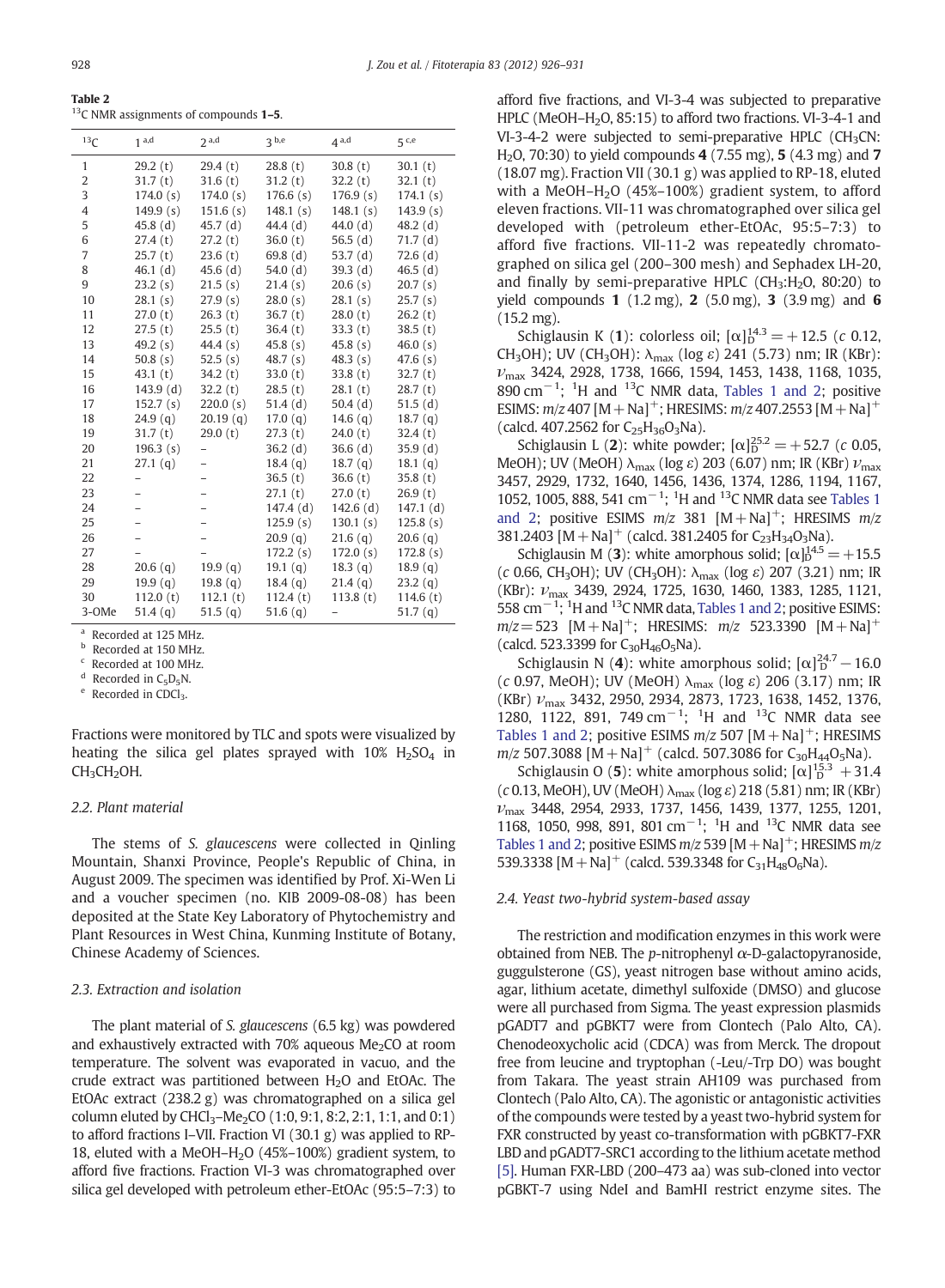<span id="page-3-0"></span>

**Fig. 1.** Selected HMBC ( $\cap$ ) and <sup>1</sup>H-<sup>1</sup>H COSY ( $\blacksquare$ ) correlations of **1** and **2**.

primers used for PCR amplification were listed as follows: FXR-LBD (sense) 5′-ATCATATGGAAATTCAGTGTAAATCTAAG-CG-3′, and (anti-sense) 5′-ATGGATCCTCACTGCACGTCCCA-3′. The combination plasmid pGADT7-SRC1 was prepared as described previously [\[6\]](#page-5-0). After co-transforming the two constructs into yeast strain AH109, we successfully evaluated FXR/ SRC1 interactions by conducting a convenient  $\alpha$ -galactosidase assay. Yeast transformations were incubated with either a control vehicle (DMSO) or the indicated compounds for 24 h in hFXR agonist testing, and in antagonist assays 10 μM CDCA was added. The  $\alpha$ -galactosidase activity was then measured using p-nitrophenyl-D-galactopyranoside as the substrate [\[7\]](#page-5-0). The  $\alpha$ -galactosidase activity was calculated according to the following formula:

 $\alpha$  – galactosidase activity [milliunits/(mL  $\times$  cell)]<br>OD410  $\times$  Vf  $\times$  1000  $=\frac{OD410\times Vf\times 1000}{(\varepsilon\times b)\times t\times Vi\times 0}$ 

where t is the elapsed time of incubation (min),  $V_f$  is the final volume of assay (200  $\mu$ ),  $V_i$  is the volume of culture medium supernatant added (16  $\mu$ L), OD<sub>600</sub> is the optical density of overnight culture, and  $\times b$  is the p-nitrophenol molar absorptivity at 410 nm  $\times$  the light path (cm) = 10.5 mL/mol. Purities of guggulsterone (GS) and Chenodeoxycholic acid (CDCA) were greater than 96% and 97%, respectively.

#### 3. Results and discussion

Powdered dried stems of S. glaucescens were extracted with 70% aqueous acetone. The filtrate was concentrated and partitioned between  $H_2O$  and EtOAc. The EtOAc fraction was dried under reduced pressure, and then subjected to successive chromatography on silica gel, MCI gel, Sephadex LH-20, and RP-18, and then purified by HPLC to afford five new 3, 4 seco-cycloartane triterpenoids, schiglausins K–O (1–5) and two

known compounds  $(6-7)$ . The <sup>1</sup>H and <sup>13</sup>C NMR spectroscopic data of 1–5 are listed [\(Tables 1, 2\)](#page-1-0).

Schiglausin K (1), obtained as colorless oil, showed the molecular ion peak  $[M+Na]^+$  at  $m/z$  407.2553 (calcd. 407.2562) in the HRESIMS, corresponding to the molecular formula  $C_{25}H_{36}O_3$ , requiring eight degrees of unsaturation. The IR spectrum exhibited the absorption bands at 1738 cm<sup>-1</sup> (conjugated C= $O$  stretching) and 1666 cm<sup> $-1$ </sup> (C= $C$  stretching), which suggested that 1 had a conjugated ketone in the structure. The <sup>13</sup>C NMR data ([Table 2](#page-2-0)) at  $\delta_c$  196.3 and 174.0 confirmed the presence of the conjugated carbonyl and the easter groups. A 9, 19-cyclo-3, 4-seco-cycloartane skeleton was deduced from the <sup>1</sup>H NMR data [\(Table 1](#page-1-0)), with typical geminal cyclo-propyl ( $\delta_H$  0.31 and 0.72, d, J = 4.4 Hz), three tertiary methyls ( $\delta_H$  0.97, 1.29 and 1.68, s), as well as an olefinic, terminal  $CH<sub>2</sub>$  moiety  $(\delta_H 4.82$  and  $4.94$ , s) [8-[10\].](#page-5-0) The <sup>13</sup>C NMR and DEPT spectra of 1 showed signals for 25 carbons, including eight quaternary carbons (one carbonyl, one easter, two olefinic), three methine group (one olefinic), nine methylene groups (one olefinic), four methyl groups, and one methoxyl group. Analysis of 1D NMR spectroscopic data indicated that 1 was structurally similar to the western hemisphere of nigranoic acid [\[8\]](#page-5-0), and the main differences were the side chain in 7 cleavaged and the appearance of one methoxyl group with the signal at  $\delta_c$  51.4 in 1. This was confirmed by detailed analysis of the 2D NMR data. Structure of 1 was elucidated by the following HMBC correlations, from one methyl singlet resonance at  $\delta_H$  1.29 (Me-18) to an olefinic carbon C-17 ( $\delta_c$  152.7), a methylene C-12 ( $\delta$ <sub>C</sub> 27.4), and two quaternary carbons C-13 ( $\delta$ <sub>C</sub> 50.8) and C-14 ( $\delta$ <sub>C</sub> 49.2); from another methyl proton signal at  $\delta_H$  0.97 (Me-30) to a methine C-8 ( $\delta_C$  45.8), a methylene C-15 ( $\delta$ <sub>C</sub> 43.1), C-13 and C-14; and from one olefinic hydrogen at  $\delta_H$  5.56 (H-16) to a quaternary carbon C-20 ( $\delta_c$  196.3), C-13, C-14 and C-15 (Fig. 1). Furthermore, the β-orientation of H-8 ( $δ$ <sub>H</sub> 1.68) was deduced on the basis of



Fig. 2. Selected ROESY ( $\mu$ <sup>-</sup>  $\rightarrow$ ) correlations of 1 and 2.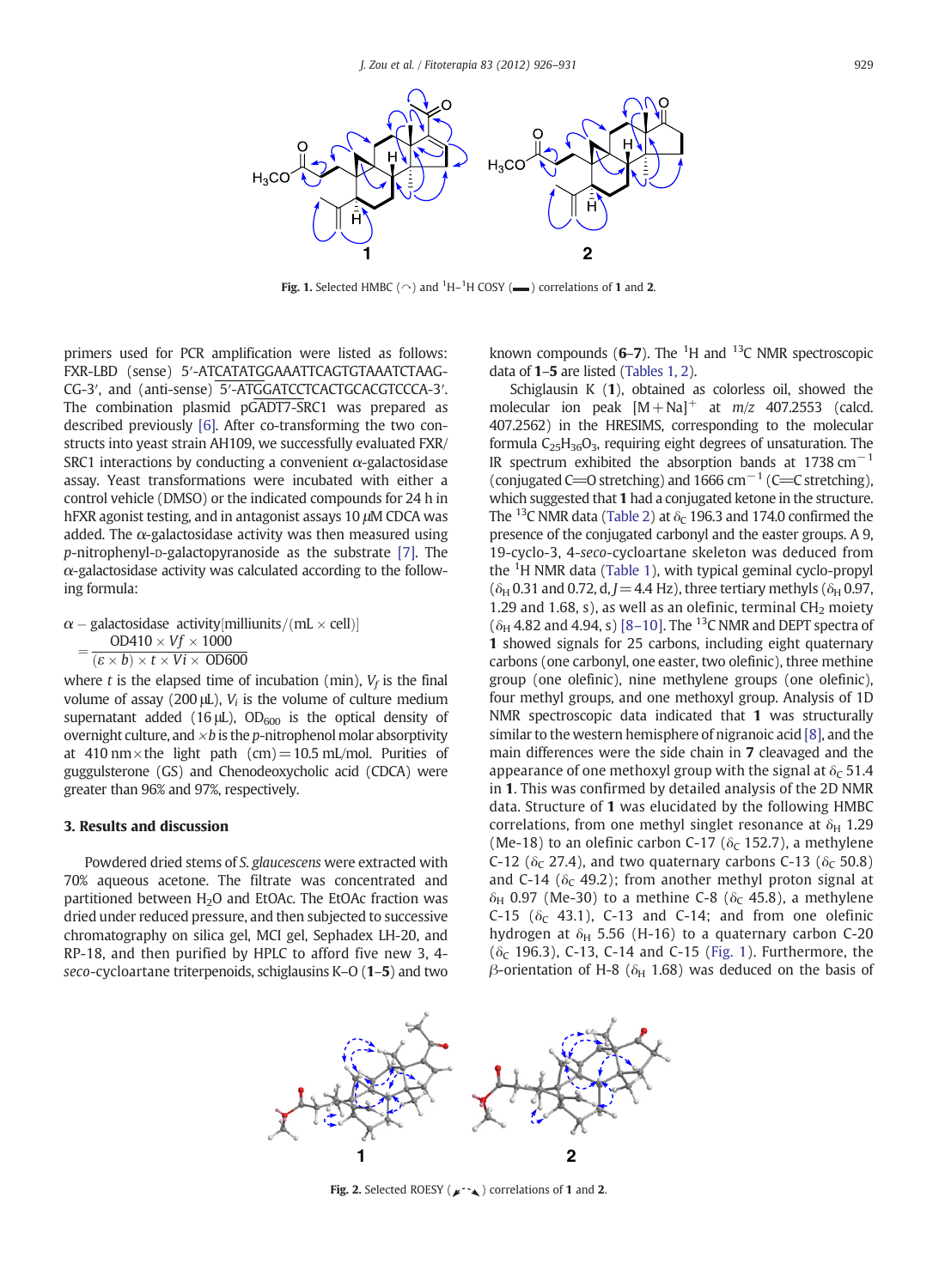<span id="page-4-0"></span>

**Fig. 3.** Selected HMBC ( $\cap$ ),  $^1$ H- $^1$ H COSY ( $\blacksquare$ ) and ROESY( $\blacktriangleright$   $\sim$   $\blacktriangle$ ) correlations of Selected correlations of 4.

ROESY correlations of H-8 with both H-19 and H-18. In addition, H-5 ( $\delta$ <sub>H</sub> 2.46) showing ROESY correlation with H-2 and no ROESY cross peaks with H-8 and H-19 suggested that H-5 was  $\alpha$ -oriented [\(Fig. 2\)](#page-3-0). Thus, the structure of 1 was established.

Schiglausin L (2), obtained as colorless oil, gave the molecular formula  $C_{23}H_{34}O_3$  from its HRESIMS data at  $m/z$ 381.2403  $[M + Na]$ <sup>+</sup> (calcd. 381.2405), corresponding to seven degrees of unsaturation. Analysis of 1D NMR spectroscopic data showed that 2 was structurally similar to micranoic acid B [\[11\].](#page-5-0) The only difference was the appearance of one methoxyl group with the signal at  $\delta_c$  51.4 in 2, which was established to be located at C-3 on the basis of the HMBC correlation of  $\delta_H$  3.62 (OMe) with C-3 ( $\delta$ <sub>C</sub> 174.0). Therefore, the structure of 2 was determined.

Structure determination of schiglausins M–O (3–5) was conducted by careful analyses of their 1D and 2D NMR spectral data and analogy to those of nigranoic acid [\[8\]](#page-5-0).

Compound 3 (schiglausin M) was obtained as white amorphous solid. The molecular of 3 was determined as  $C_{30}H_{46}O_5$  from its HRESIMS at  $m/z$  [M + Na]<sup>+</sup> 509.3237 (calcd. 509.3242), indicating eight degrees of unsaturation. The IR spectrum of 3 showed absorption bands for a hydroxyl group  $(3439 \text{ cm}^{-1})$  and two carbonyl bands (one of them indicative of a ester group (1725  $\rm cm^{-1})$  and the other at 1630  $\rm cm^{-1}$  of an α, β-unsaturated carbonyl group), and these inferences were supported by the <sup>13</sup>C NMR data ( $\delta_c$  69.8, 174.4 and 172.2, respectively). The <sup>1</sup>H NMR data [\(Table 1](#page-1-0)) showed the presence of one isopropenyl group (methylene protons at  $\delta_H$  4.75 and 4.83, H-30a and H-30b), methyl group at  $\delta_{\rm H}$  1.68 (H-29), an angelica acid moiety ( $\delta$ <sup>H</sup> 6.09, br. s, H-24; 1.92, H-26), two tertiary methyl groups ( $\delta_H$  1.29 and 0.97, H<sub>3</sub>-18 and H<sub>3</sub>-28) and one secondary methyl group ( $\delta_H$  0.91, br. s, H-21). Comparing the  $^{13}$ C NMR data of 3 with the known compound nigranoic acid [\[8\]](#page-5-0), indicated that they are analogous. The major differences were a hydroxyl group substituted at C-7 ( $\delta$ <sub>C</sub> 69.8 s) and one methoxyl group with signal at  $\delta_c$  51.9 in 3. The HMBC

| Table 3 |                                       |  |  |
|---------|---------------------------------------|--|--|
|         | Anti-FXR activities of compounds 2-7. |  |  |

| Compounds        | Activation (25 µM) | Inhibition rate $\%$ (25 $\mu$ M) |
|------------------|--------------------|-----------------------------------|
| <b>DMSO</b>      |                    | 0                                 |
| $CDCA(10 \mu M)$ | 2.70               | N <sub>D</sub>                    |
| GS (25 µM)       | ND.                | 60.72 ( $IC_{50} = 6.47 \mu M$ )  |
| $\overline{2}$   | 0.95               | 16.35                             |
| 3                | 1.15               | 12.96                             |
| $\overline{4}$   | 1.13               | 21.86                             |
| 5                | 1.09               | 19.49                             |
| 6                | 1.08               | 12.84                             |
| 7                | 0.91               | 92.90 ( $IC_{50} = 1.50 \mu M$ )  |
|                  |                    |                                   |

correlation from H-8 to C-7, and  ${}^{1}$ H- ${}^{1}$ H COSY correlations of H-6/H-8/H-7, suggested a hydroxyl group was located at C-7. The ROESY correlations of H-7 with H-5 and H-28 established the H-7 was  $\alpha$ -oriented. The obvious ROESY correlation of H-24 with H-26, determined the double bond between C-24 and C-25 to be Z configuration. The similarity of chemical shift and other observed ROESY correlations suggested other chiral centers possess the same relative stereochemistry as that of nigranoic acid. Consequently, the structure of 3 was established as shown.

Schiglausin N (4) was obtained as white amorphous solid, had a molecular formula of  $C_{30}H_{44}O_5$  as determined by HRESIMS ( $m/z$  507.3088[M + Na]<sup>+</sup>), suggesting nine degrees of unsaturation. The  ${}^{1}H$  NMR and  ${}^{13}C$  NMR data were quite similar to those of 3, and the main differences were C-6 and C-7 substituted by an epoxide ring group and the absence of one methoxyl group in 4. The HMBC correlations from H-6 to C-4, C-5 and C-10, from H-7 to C-8 and C-9, together with  ${}^{1}$ H- ${}^{1}$ H COSY correlations of H-5/H-6/H-7/H-8 confirmed the above deduction (Fig. 3). ROESY correlations of H-7 with H-5 and H-28, and of H-6 with H-1 suggested the epoxide ring group was in β-orientation. The obvious ROESY correlation of H-24 with H-26, determined the double bond between C-24 and C-25 to be Z configuration (Fig. 3). Therefore, the structure of 4 was established as shown.

Schiglausin O (5) was obtained as white amorphous solid, the molecular of 5 was determined as  $C_{31}H_{48}O_6$  from its HRESIMS at  $m/z$   $[M + Na]$ <sup>+</sup> 539.3338 (calcd. 539.3348). Compared the  ${}^{1}$ H NMR and  ${}^{13}$ C NMR data of 5 with 3, indicated that they are analogous. The major difference was the disappearance of a methylene group in 3 and the presence of a methine group in 5. The HMBC correlations of H-30 and H-5 with C-6, H-8 with C-7, and the  ${}^{1}$ H- ${}^{1}$ H COSY correlations of H-6/H-5 and H-7/H-8 showed a hydroxyl group substituted at C-6 ( $\delta$ <sub>C</sub> 71.7 s). The obvious ROESY correlation of H-24 with H-26, determined the double bond between C-24 and C-25 to be Z configuration. However, there is not enough evidence in the ROESY spectrum for the determination of the configuration of C-6 and C-7. We also didn't get a suitable crystal for single crystal X-ray experiment. Therefore, the structure of 5 was currently established as shown.

Additionally, two known cycloartane-type triterpenoids kadsuphilactone B [\[12\]](#page-5-0) (6) and 6 $\beta$ -hydroxy nigranoic acid [\[13\]](#page-5-0) (7) were isolated.

Farnesoid X receptor (FXR), which is originally called retinoid X receptor-interacting protein 14 (RIP14), was renamed after the ability of its rat form to bind supra-physiological concentrations of farnesol. Since primary bile acids were identified as natural ligands, FXR was deorphanized in 1999. Highly expressed in the liver, intestine, kidney, adrenal glands, and